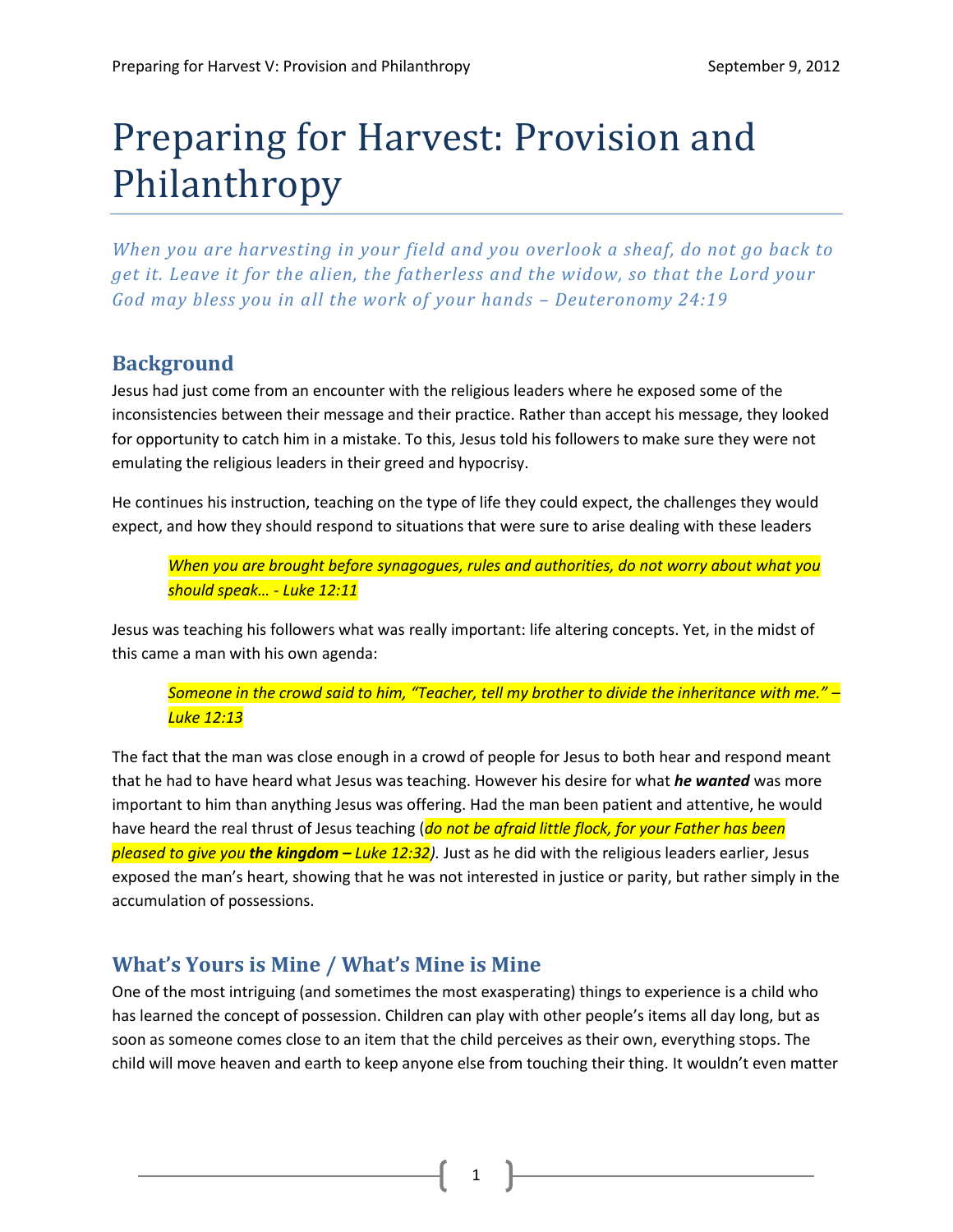if the child had any intention of playing with the item. The only thing that matters is that "it's mine", and as long as "you are touching it", somehow it feels like it's not mine anymore and that cannot happen.

Jesus told a parable, not of a child, bit of a man who had the same problem.

*And he told them this parable: The ground of a certain rich man produced a good crop. He thought to himself, "What shall I do? I have no place to store my crops." Then he said, "This is what I'll do. I will tear down my barns and build bigger ones, and there I will store all my grain and goods." – Luke 12:16-18*

He had been blessed with a lot… too much, in fact, to the point that he had nowhere to put all of the grain he had harvested. So, what do you do when you have too much stuff and nowhere to put it? That's right – you move heaven and earth to make sure that no one else can touch it. For the man, it meant tearing down his existing barns and building brand new, bigger barns so he could keep all that he harvested. On the one hand, it sounds reasonable. Had he not done that, the grain could have gone to waste, or been stolen. By building bigger barns, he was being a good steward of all that he had received. This happens in business all the time.

Was the man actually trying to be a good steward, or was there a different motivation to his action?

*I'll say to myself, you have plenty of good things laid up for many years. Take life easy; eat, drink and be merry – Luke 12:19*

Think of the time, energy, effort and expense it took for the man to be able to **tell himself** that he had it made. How many people might have been alienated who probably helped in the work? Unfortunately, what the man did not know was that he would never get to see the "many years" he planned for. His life, his status, and his sense of blessing were not going to be secured by the accumulation of things.

*Then God said to him "You fool! This very night your life will be demanded of you. Then who will get what you have prepared for yourself?" – Luke 12:20*

The all important question. The man spent all that time taking care of no one but himself and in the end it was all for naught. Jesus contrasted this with the life that was to be desired – one that is "rich toward God"

**Our goal in any harvest is to make sure our motives are right and that we are rich toward God**

### **Laws of Harvest**

One of the themes in the book of Deuteronomy is that of remembering where you came from. God wanted the Israelites to remember their time in Egypt, that He brought them out through no effort of their own, and that he blessed them with a land they did not labor for. He wanted them to remember this so that when the blessings of the new land came, they would not look at them like a child with a new toy. The blessings - the harvests that they would receive -were a gift. It was **provision**, not something that happened because of their righteousness or because they were so deserving.

2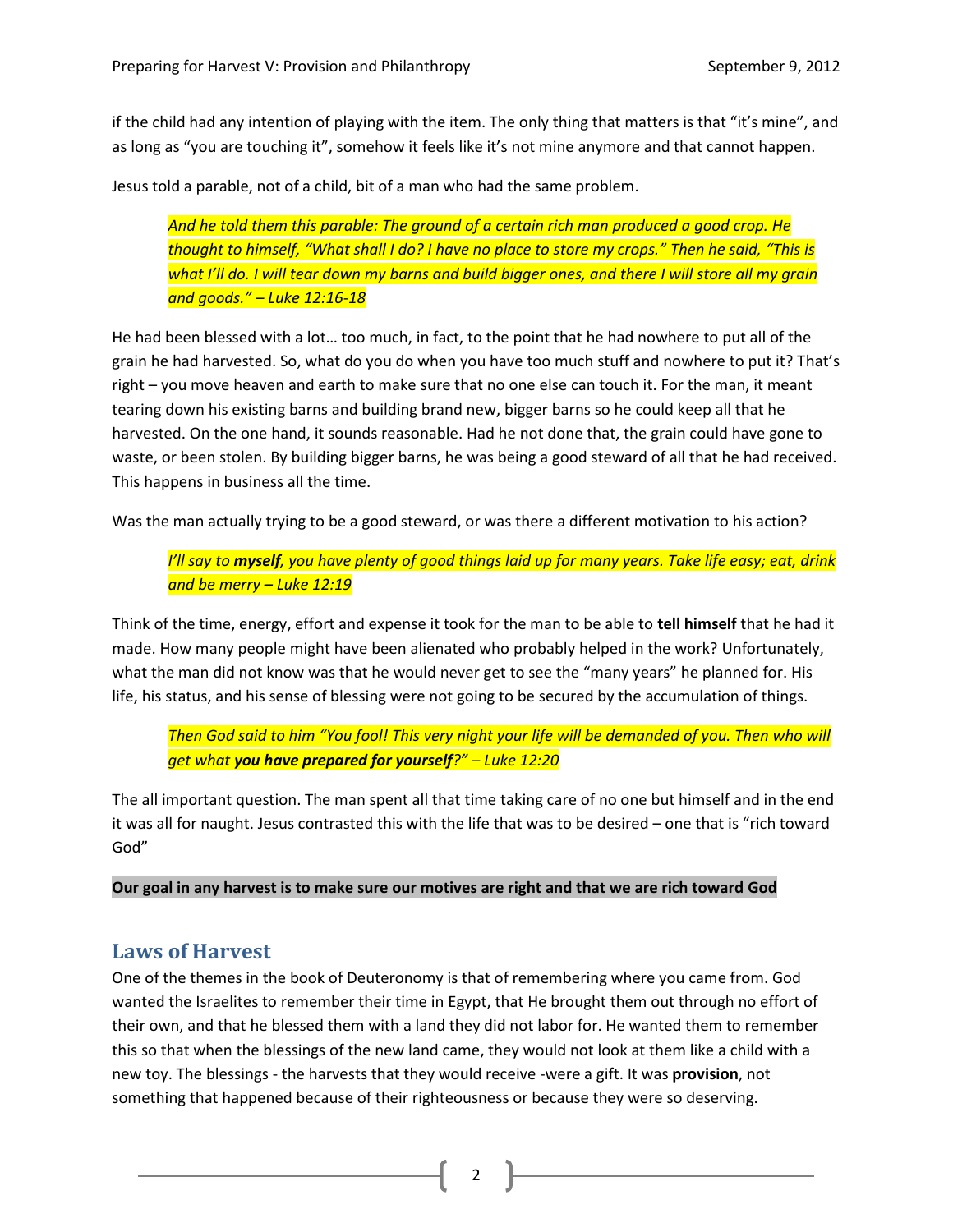*Remember that you were slaves in Egypt and the Lord your God redeemed you from there. This is why I command you to do this – Deuteronomy 24:18*

As Moses gave instructions to the Israelites, he starts with family relations, then moves to secondary relations – those working for you for some reason. He finishes with **those we would not normally associate with**: the strangers, the fatherless and the widows. These were the forgotten people in society. Those with no advocates, no one looking out for them, no one to ensure they were honored as equal members of Israelite society.

*On a Sabbath Jesus was teaching in one of the synagogues, and a woman was there who had been crippled by a spirit for eighteen years. She was bent over and could not straighten up at all. When Jesus saw her, he called her forward and said to her "woman, you are set free from your infirmity". Then he put his hands on her and immediately she straightened up and praised God. Indignant because Jesus had healed on the Sabbath, the synagogue ruler said to the people, "there are six days for work. So come and be healed on those days, not on the Sabbath." – Luke 13:10-14*

Just as the synagogue ruler was more concerned about order and protocol than with the plight and eventual healing of the woman, there were others in society that were overlooked, not because they had done anything to deserve it, but because life had dealt them a harsh hand, and **the society enforced that by not caring**. This is why not only here, but all throughout scripture there are commands to care for those who didn't have the means to care for themselves.

### **Not Handout – Invitation In**

*When you are harvesting in your field and you overlook a sheaf, do not go back to get it. Leave it for the alien, the fatherless and the widow, so that the Lord your God may bless you in all the work of your hands. When you beat the olives from your trees, do not go over the branches a second time. Leave what remains for the alien, the fatherless and the widow. When you harvest the grapes in your vineyard, do not go over the vines again. Leave what remains for the alien, the fatherless and the widow. – Deuteronomy 24:19-21*

*When you reap the harvest of your land, do not reap to the very edges of your field or gather the gleanings of your harvest. Do not go over your vineyard a second time or pick up the grapes that have fallen. Leave them for the poor and the alien. I am the Lord your God – Leviticus 19:9-10* 

The law of the harvest was simple:

- If you overlook a sheaf, leave it
- Don't go over everything in harvesting, but leave the edges for others
- When you have gathered olives or grapes, don't go a second time to see if you can get more

3